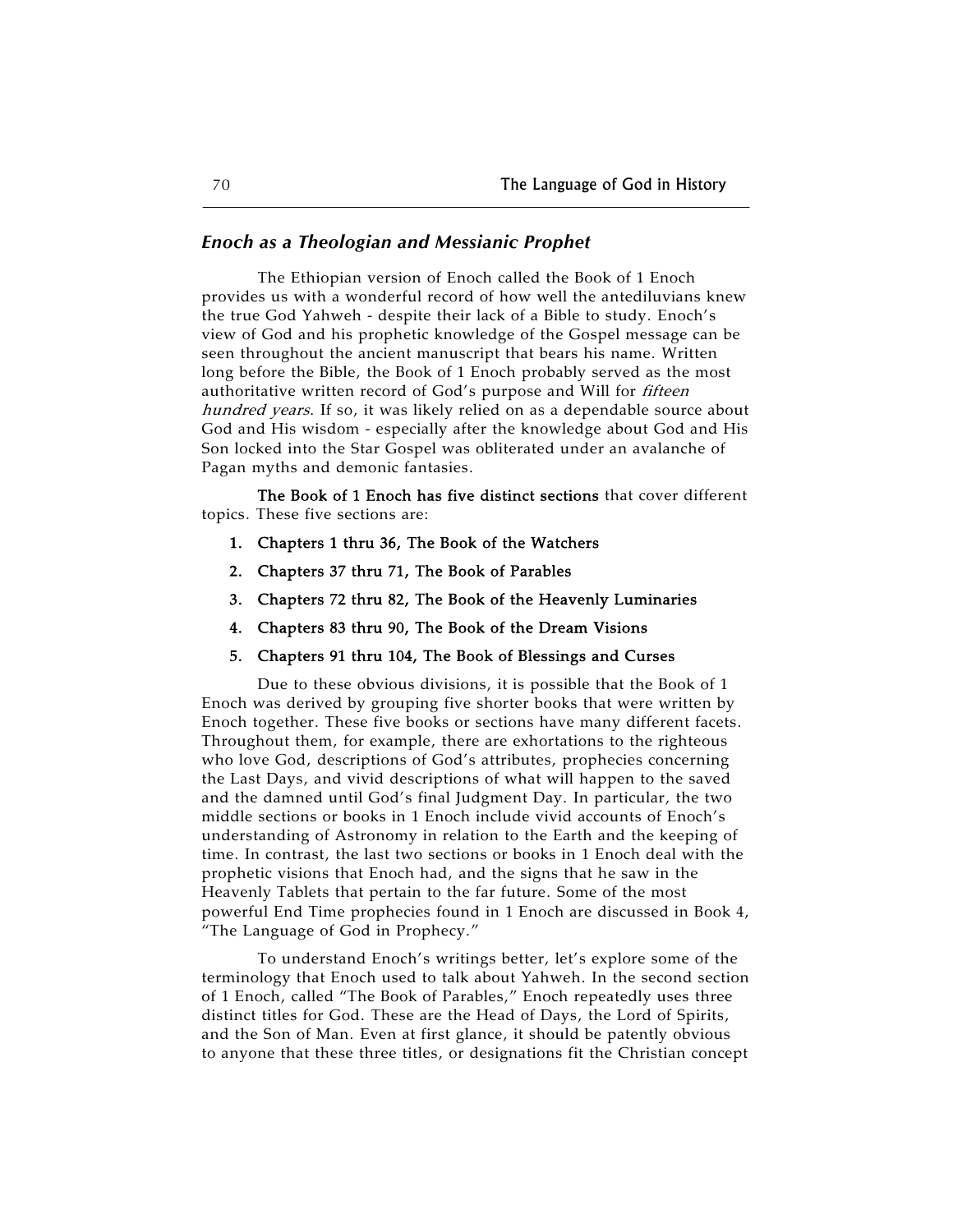of God as a Trinity remarkably well. As such, these titles can be designated as follows:

The Head of Days, analogous to God the Father

The Lord of Spirits, analogous to God the Spirit, and

The Son of Man, analogous to God the Son

Following are four Chapters from the Book of Parables section in the Book of 1 Enoch that speak about the Head of Days, the Lord of Spirits, and the Son of Man in terms that are echoed in the Bible. To emphasize their agreement with biblical themes and ideas, Chapter 46 and 48 from 1 Enoch have been placed in a chart alongside complimentary quotes from the Bible. In these, note 1 Enoch's strong similarity in theme with biblical prophetic books, especially Daniel, Isaiah, and Revelation.

In addition, note that Verse 2 of Chapter 48 from the Book of 1 Enoch contains a prophecy about the Son of Man whom modern day believers know as Yahshua the Messiah, or Jesus the Christ. There, it says that Yahshua's earthly name was given to Him before He incarnated as a man. It also identifies the three Persons in our One Triune God Yahweh, as follows: "And at that hour that Son of Man was named in the presence of the Lord of Spirits, and his name before the Head of Days" (1 Enoch 48:2).

| Ch. 46, 1 Enoch Verses 1 thru 6    | <b>Comparable Biblical Verses</b> |
|------------------------------------|-----------------------------------|
| "And there I saw One who           | "and in the midst of              |
| had a head of days, And His head   | the seven lampstands One          |
| was white like wool, and with Him  | like the Son of Man, clothed      |
| was another being whose            | with a garment down to the        |
| countenance had the appearance of  | feet and girded about the         |
| a man, and his face was full of    | chest with a golden band. His     |
| graciousness, like one of the holy | head and hair were white like     |
| angels."                           | wool, as white as snow, and       |
| "And I asked the angel who         | His eyes like a flame of fire."   |
| went with me and showed me all     | $-$ Rev. 1:12-14 (NKJ)            |
| the hidden things, concerning that | <i>"I was watching in the</i>     |
| Son of Man, who he was, and        | night visions, and behold,        |

### **1 Enoch Chapter 46, Verses 1 thru 6**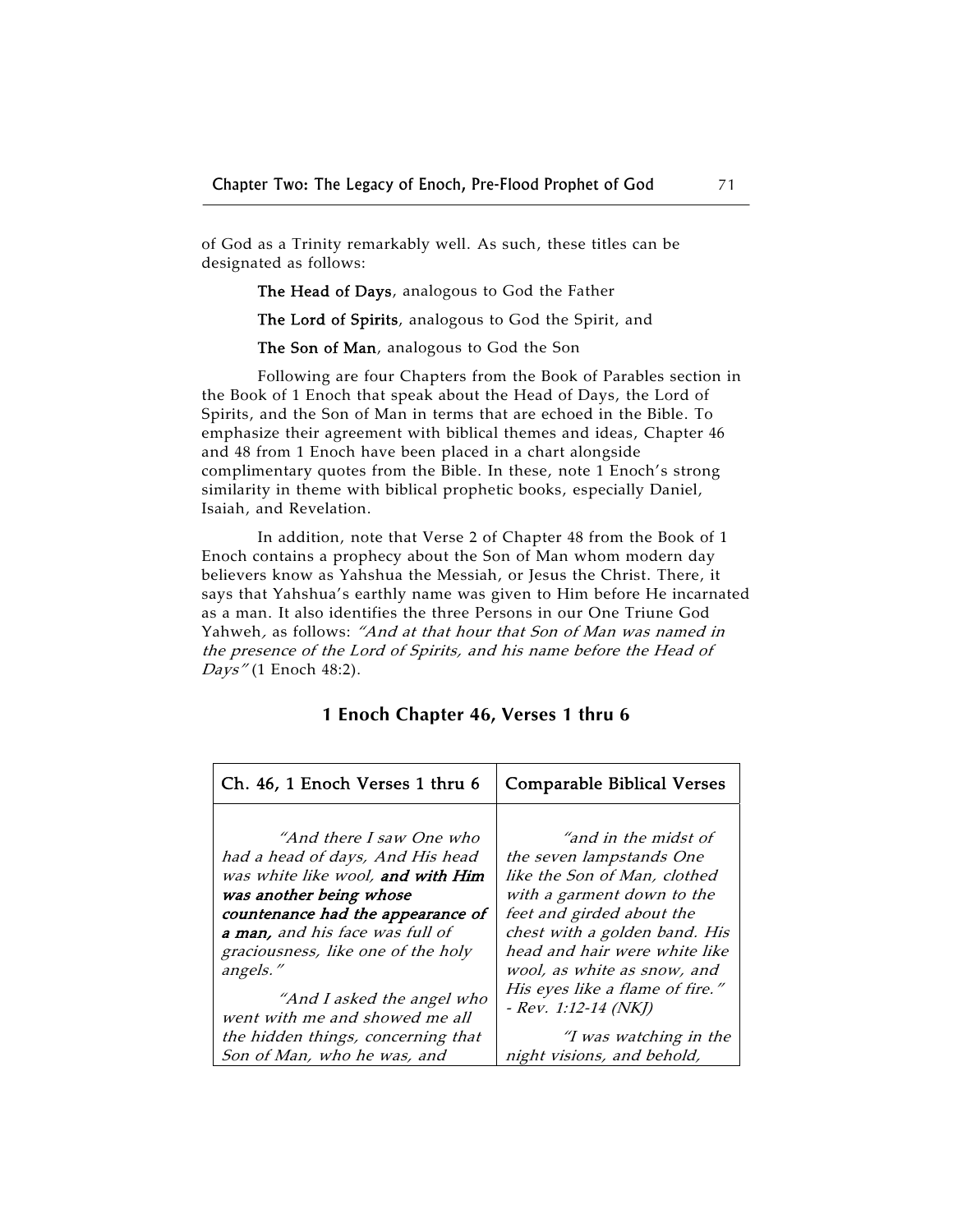whence he was, (and) why he went with the Head of Days? And he answered and said unto me: "This is the son of Man who hath righteousness, with whom dwelleth righteousness, and who revealeth all the treasures of that which is hidden, because the Lord of Spirits hath chosen him, And whose lot hath the pre-eminence before the Lord of Spirits in uprightness for ever." "And this Son of Man whom thou hast seen shall raise up the kings and the mighty from

their seats, [And the strong from their thrones] and shall loosen the reins of the strong, and break the teeth of the sinners."

[And he shall put down the kings from their thrones and kingdoms] Because they do not extol and praise Him, nor humbly acknowledge whence the kingdom was bestowed upon them. And he shall put down the countenance of the strong, and shall fill them with shame."

One like the Son of Man, coming with the clouds of heaven! He came to the Ancient of Days, and they brought Him near before Him. Then to Him was given dominion and glory and a kingdom… His dominion is an everlasting dominion, which shall not pass away…" - Daniel 7:13-14 (NKJ)

"And He… removes kings and raises up kings; he gives wisdom to the wise and knowledge to those who have understanding. He reveals deep and secret things; he knows what is in the darkness, and light dwells with Him." - Daniel 2:21-22  $(NK)$ 

"It shall come to pass in that day that the LORD (Yahweh) will punish on high the host of exalted ones, and on the earth the kings of the earth." - Isaiah 24:21 (NKJ)

| 1 Enoch Ch. 48, Verses 1 thru 7    | <b>Comparable Biblical Verses</b> |
|------------------------------------|-----------------------------------|
| And in that place I saw the        | "And He said to me, 'It           |
| fountain of righteousness which    | is done! I am the Alpha and       |
| was inexhaustible: and around it   | the Omega, the Beginning and      |
| were many fountains of wisdom:     | the End. I will give of the       |
| and all the thirsty drank of them, | fountain of the water of life     |
| and were filled with wisdom, and   | freely to him who thirsts.'" -    |

# **1 Enoch Chapter 48, Verses 1 thru 7**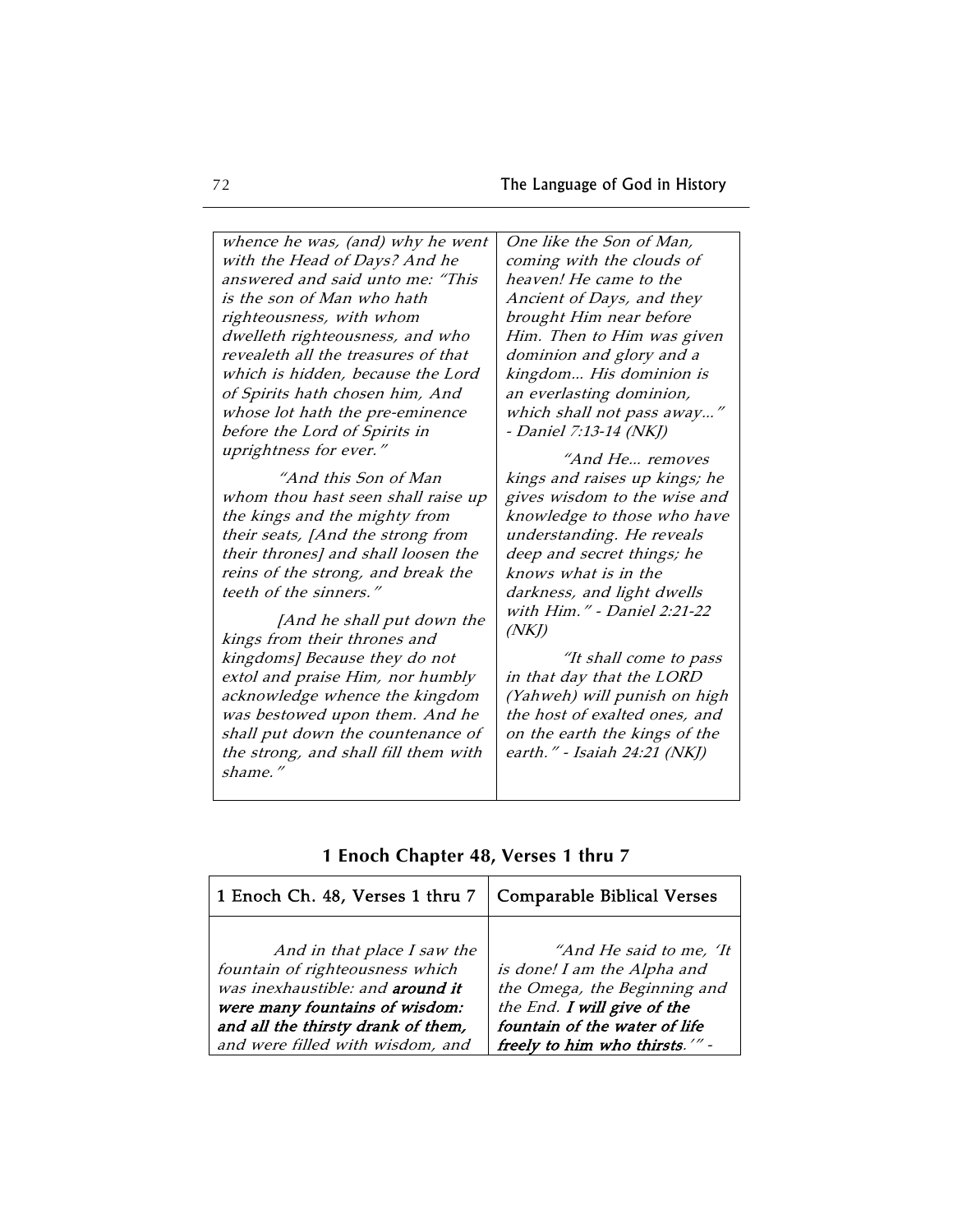their dwellings were with the righteous and holy and elect. And at that hour that Son of Man was named in the presence of the Lord of Spirits, and his name before the Head of Days.

Yea, before the sun and the signs were created, before the stars of the heaven were made, His name was named before the Lord of Spirits. He shall be a staff to the righteous whereon to stay themselves and not fall, and he shall be the light of the Gentiles, and the hope of those who are troubled of heart.

All who dwell on earth shall fall down and worship before him, and will praise and bless and celebrate with song the Lord of Spirits. And for this reason hath he been chosen and hidden before Him, before the creation of the world and for evermore.

And the wisdom of the Lord of Spirits hath revealed him to the holy and righteous; for he hath preserved the lot of the righteous, because they have hated and despised this world of unrighteousness, and have hated all its works and ways in the name of the Lord of Spirits: For in his name they are saved, and according to his good pleasure hath it been in regard to their life."

# Revelation 21:6 (NKJ)

"For there are three that bear witness in heaven: the Father, the Word, and the Holy Spirit; and these three are one." - 1 John 5:7 (NKJ)

"Thus says God the LORD (Elohim Yahweh), who created the heavens and stretched them out… I, the LORD (Yahweh) have called You in righteousness, and... I will keep You and give You as a covenant to the people, as a light to the Gentiles, to open blind eyes, to bring out prisoners from the prison." - Isaiah 42:5-7 (NKJ)

"Kings shall see and arise, princes also shall worship, because of the LORD (Yahweh) who is faithful… and He has chosen You." - Isaiah 49:7 NKJ)

"Eye has not seen, nor ear heard… the things which God has prepared for those who love Him.' But God has revealed them to us through His Spirit." - 1 Corinthians 2:9- 10 (NKJ)

 "Nor is there salvation in any other, for there is no other name under heaven given among men by which we must be saved." - Acts 4:12  $(NK)$ 

As chapters 46 and 48 show, the Messianic themes in 1 Enoch are quite strong and have an uncanny similarity to comparable passage in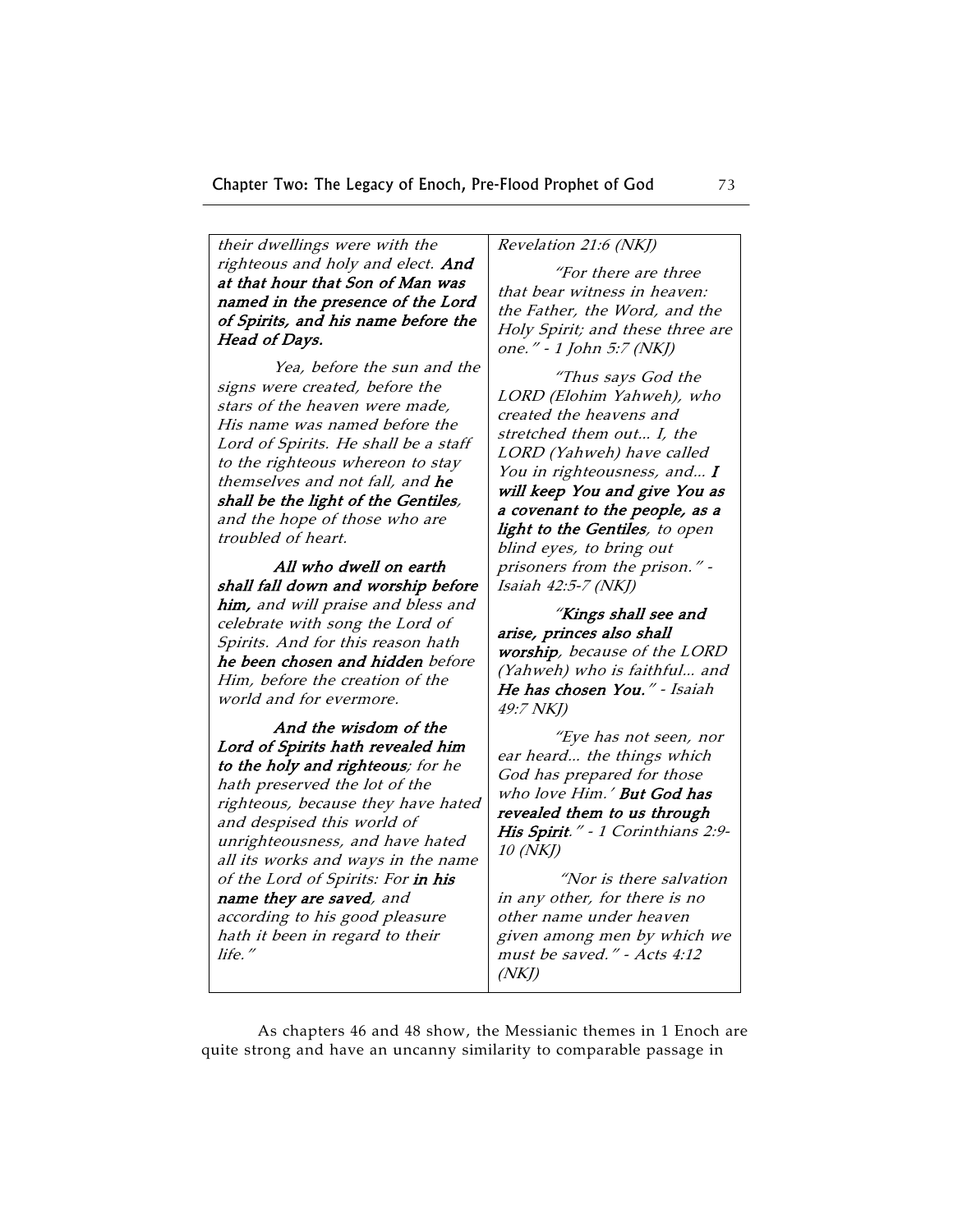the Bible. This also holds true for chapters 62 and 63 of 1 Enoch. As you read through these chapters, note the similarities that they have to Chapters 46 and 48 of 1 Enoch, as well as to the Bible passages that are compared to those chapters. Also note the references to Yahshua as the Son of Man in these passages, which show that Enoch - and by extension his Sethite kin - knew this title for the Messiah long before it appeared in the accepted Old Testament writings.

#### **1 Enoch, Chapter 62, Verses 1 thru 16:**

 "And thus the Lord commanded the kings and the mighty and the exalted, and those who dwell on the earth, and said: 'Open your eyes and lift up your horns if ye are able to recognize the Elect One.'

And the Lord of Spirits seated him on the throne of His glory, and the spirit of righteousness was poured out upon him, and the word of his mouth slays all the sinners, and all the unrighteous are destroyed from before his face.

And there shall stand up in that day all the kings and the mighty, and the exalted and those who hold the earth, and they shall see and recognize how he sits on the throne of his glory. And righteousness is judged before him, and no lying word is spoken before him.

Then shall pain come upon them as on a woman in travail, [And she has pain in bringing forth] When her child enters the mouth of the womb, And she has pain in bringing forth. And one portion of them shall look on the other, and they shall be terrified, and they shall be downcast of countenance, and pain shall seize them, When they see that Son of Man Sitting on the throne of his glory.

And the kings and the mighty and all who possess the earth shall bless and glorify and extol him who rules over all, who was hidden. For from the beginning the Son of Man was hidden, And the Most High preserved him in the presence of His might, And revealed him to the elect. And the congregation of the elect and holy shall be sown, and all the

elect shall stand before him on that day.

And all the kings and the mighty and the exalted and those who rule the earth shall fall down before him on their faces, and worship and set their hope upon that Son of Man, and petition him and supplicate for mercy at his hands.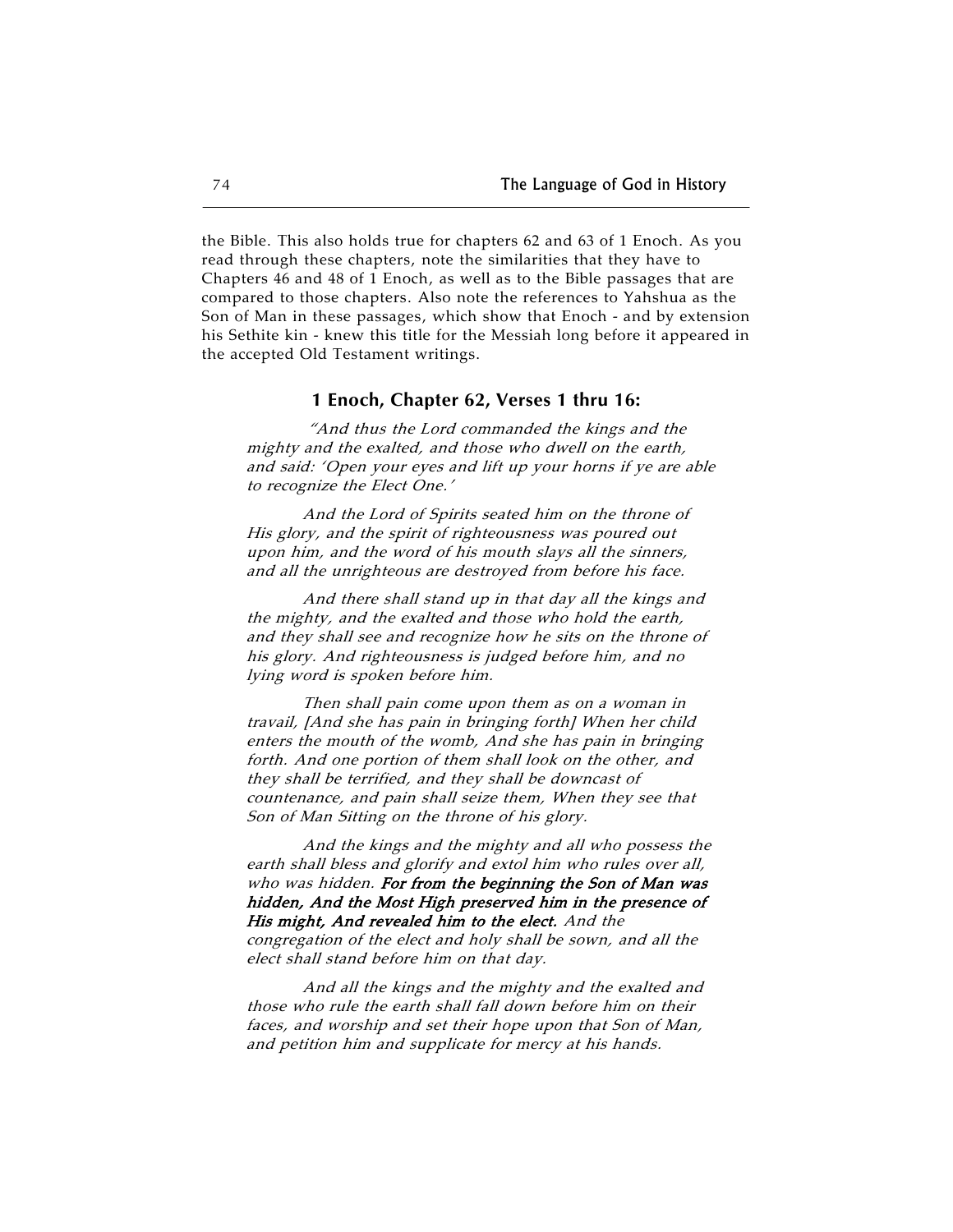Nevertheless that Lord of Spirits will so press them that they shall hastily go forth from His presence, and their faces shall be filled with shame, And the darkness grow deeper on their faces. And He will deliver them to the angels for punishment, to execute vengeance on them because they have oppressed His children and His elect. And they shall be a spectacle for the righteous and for His elect: They shall rejoice over them, because the wrath of the Lord of Spirits resteth upon them, and His sword is drunk with their blood.

And the righteous and elect shall be saved on that day, and they shall never thenceforward see the face of the sinners and unrighteous. And the Lord of Spirits will abide over them, and with that Son of Man shall they eat and lie down and rise up for ever and ever. And the righteous and elect shall have risen from the earth, and ceased to be of downcast countenance. And they shall have been clothed with garments of glory, and these shall be the garments of life from the Lord of Spirits…" - 1 Enoch 62:1-16

#### **1 Enoch, Chapter 63, Verses 2 thru 12:**

"Blessed is the Lord of Spirits and the Lord of kings, and the Lord of the mighty and the Lord of the rich, and the Lord of glory and the Lord of wisdom. And splendid in every secret thing is Thy power from generation to generation, and Thy glory for ever and ever:

Deep are all Thy secrets and innumerable, and Thy righteousness is beyond reckoning. We have now learnt that we should glorify and bless the Lord of kings and Him who is king over all kings.

And they shall say: 'Would that we had rest to glorify and give thanks, and confess our faith before His glory! And now we long for a little rest but find it not: We follow hard upon and obtain (it) not: And light has vanished from before us, and darkness is our dwelling-place for ever and ever: For we have not believed before Him, nor glorified the name of the Lord of Spirits, [nor glorified our Lord] But our hope was in the sceptre of our kingdom, and in our glory. And in the day of our suffering and tribulation He saves us not, and we find no respite for confession that our Lord is true in all His works, and in His judgements and His justice. And His judgements have no respect of persons. And we pass away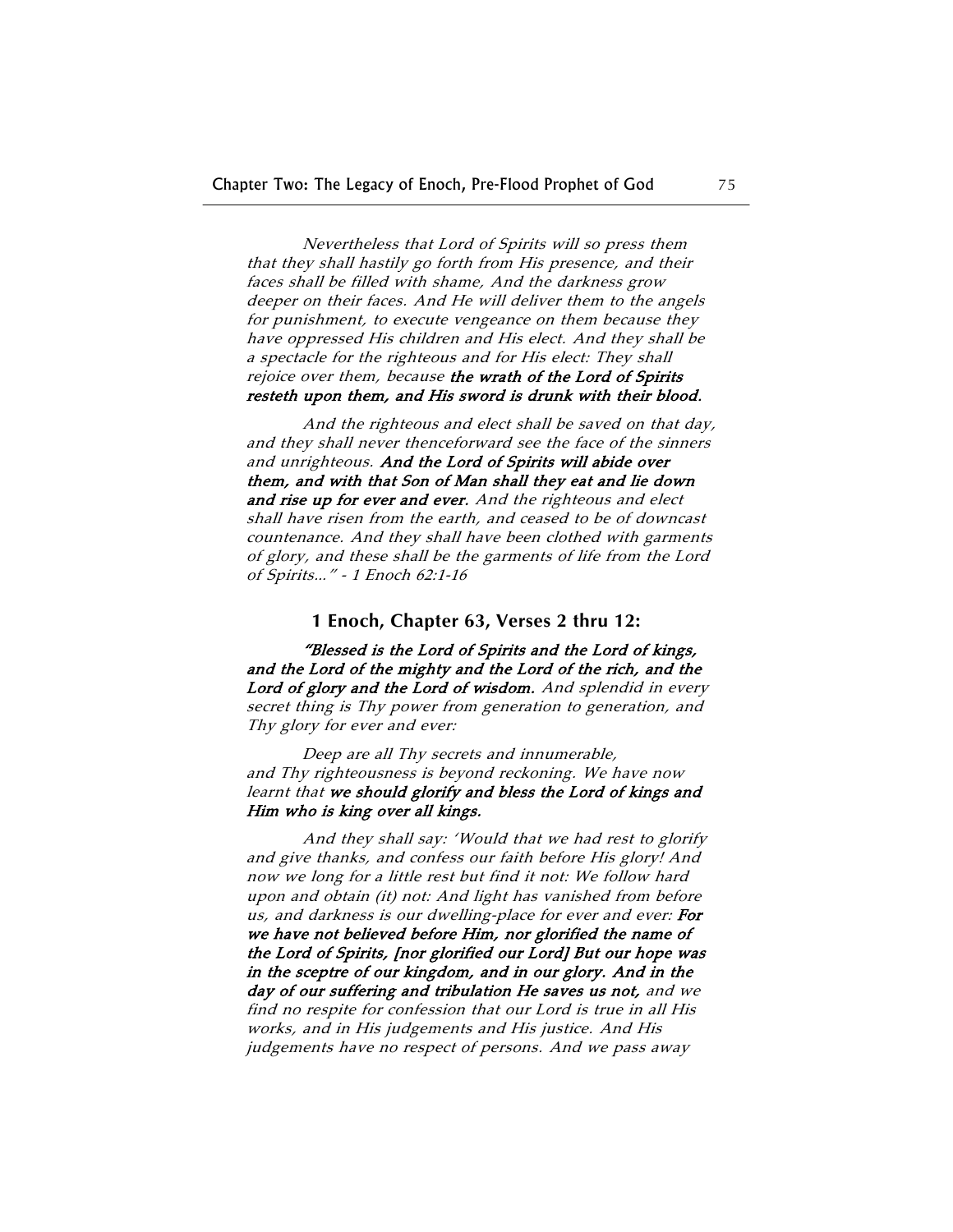from before His face on account of our works, and all our sins are reckoned up in righteousness.'

Now they shall say unto themselves: 'Our souls are full of unrighteous gain, but it does not prevent us from descending from the midst thereof into the burden of Sheol.' And after that their faces shall be filled with darkness and shame before that Son of Man, and they shall be driven from his presence, and the sword shall abide before his face in their midst." - 1 Enoch 63:2-12

In all four of the chapters of 1 Enoch quoted, one thing should be plainly evident. This is the fact that Enoch knew our triune God Yahweh just as people who see God as a Trinity do today. In fact, he clearly delineated between the Three Persons in the Godhead, calling them the Head of Days, the Lord of Spirits, and the Son of Man just as we call God the Father the Ancient of Days, Yahshua is known as the Son of Man and the Son of God, and the Lord of the Spirits is known as the Holy Spirit or Ruach Ha-Kodesh today.

In addition to his knowledge of the Trinity, Enoch was shown many of the identical themes and events that are revealed in the Book of Revelation - and Enoch saw it all 3,000 years before the Book of Revelation was written! To prove this and to provide a convenient reference, this book features a chart comparing complimentary verses from the Book of 1 Enoch and the New Testament's apocalyptic Book of Revelation beginning on this page. As you review this chart, it is helpful to know that many fragments of 1 Enoch were found among the Dead Sea Scrolls, including portions of Chapters 1 through 36 and Chapters 73 through 103.

| Apocalyptic Passages From the                                                                                                                                                                                                                                                       | <b>Corresponding Passages from</b>                                                                                                                                                                                       |
|-------------------------------------------------------------------------------------------------------------------------------------------------------------------------------------------------------------------------------------------------------------------------------------|--------------------------------------------------------------------------------------------------------------------------------------------------------------------------------------------------------------------------|
| Book of 1 Enoch                                                                                                                                                                                                                                                                     | the Book of Revelation                                                                                                                                                                                                   |
| Note: Here, Enoch describes<br>seven mountains that resemble an<br>enormous seven-branched<br>Menorah. This represents God's<br>Throne in the New Jerusalem, and,<br>just as present-day Jerusalem sits<br>on seven hills, the New Jerusalem<br>will allegorically sit on the Seven | Note: Revelation's Seven<br>Churches and Seven Lampstands<br>correspond closely with 1 Enoch's<br>Seven Mountains:<br>"I was in the Spirit on the<br>Lord's Day, and I heard behind<br>me a loud voice, as of a trumpet, |

**Chart Comparing 1 Enoch and Revelation**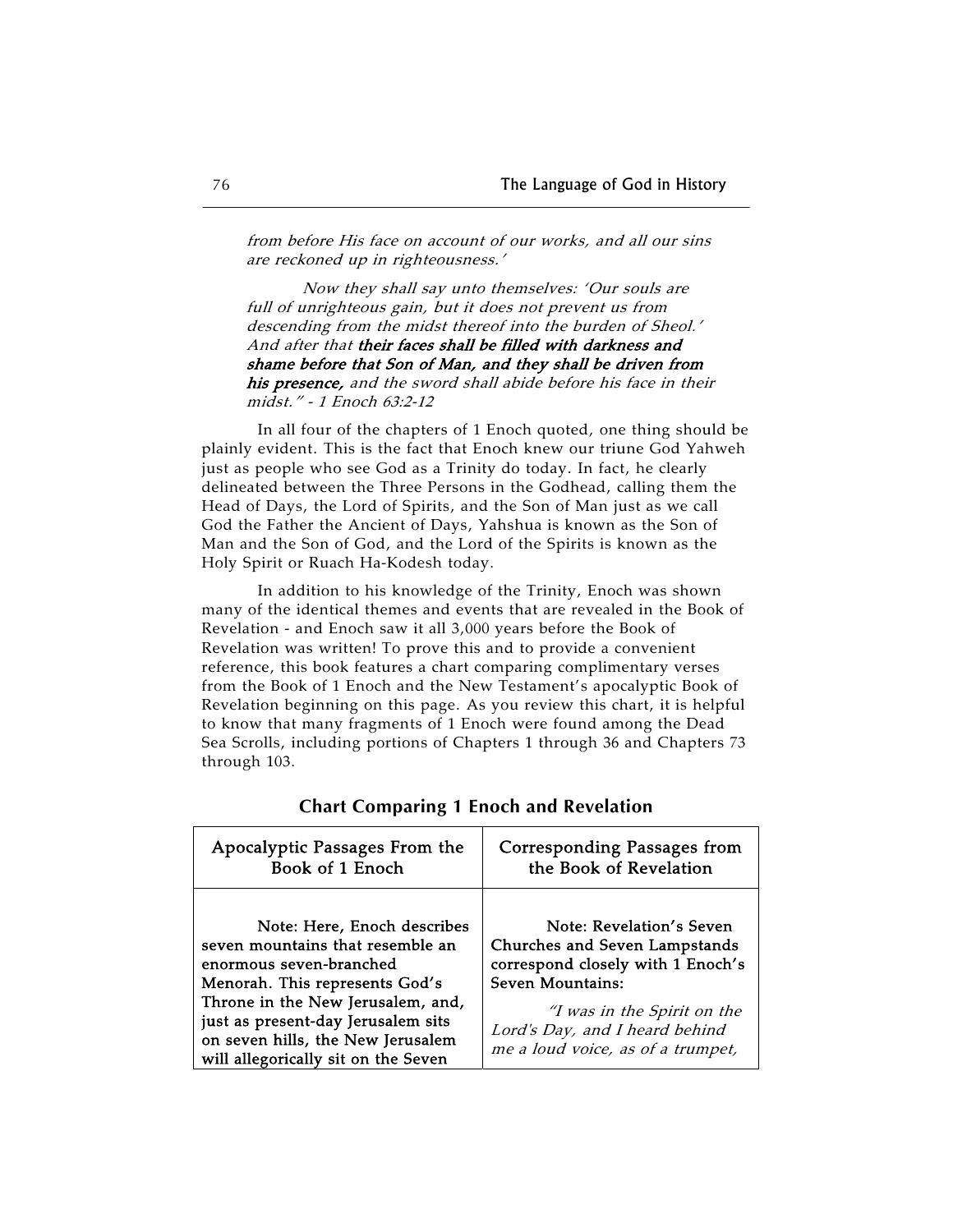### Churches, which correspond to Enoch's Seven Mountains:

"And I… saw seven magnificent mountains… and the stones (thereof) were… of glorious appearance and fair exterior: three towards the east, one founded on the other, and three towards the south, one upon the other… And the seventh mountain was in the midst of these, and it excelled them in height, resembling the seat of a throne…" - 1 Enoch 90:24

# Note: Here, Enoch sees the righteous saints who were killed for their faith beseeching God the Father to avenge their deaths:

"And in those days shall have ascended the prayer of the righteous,

And the blood of the righteous from the earth before the Lord of Spirits. In those days the holy ones who dwell above in the heavens shall unite with one voice and supplicate and pray [and praise, and give thanks and bless the name of the Lord of Spirits on behalf of the blood of the righteous which has been shed, and that the prayer of the righteous may not be in vain before the Lord of Spirits, that judgement may be done unto them, and that they may not have to suffer for ever." - 1 Enoch 47:1-2

saying, 'I am the Alpha and the Omega, the First and the Last,' and, 'What you see, write in a book and send it to the seven churches…'

And having turned I saw seven golden lampstands, and in the midst of the seven lampstands One like the Son of Man… He had in His right hand seven stars, out of His mouth went a sharp twoedged sword, and His countenance was like the sun shining in its strength…" - Rev. 1:1-16 (NKJ)

# Note: Revelation also vividly describes the voices of the martyrs rising up to God and asking for justice to be done on their behalf:

"When He opened the fifth seal, I saw under the altar the souls of those who had been slain for the word of God and for the testimony which they held. And they cried with a loud voice, saying, 'How long, O Lord, holy and true, until You judge and avenge our blood on those who dwell on the earth?' Then a white robe was given to each of them; and it was said to them that they should rest a little while longer, until both the number of their fellow servants and their brethren, who would be killed as they were, was completed." - Rev. 6:9-11  $(NKJ)$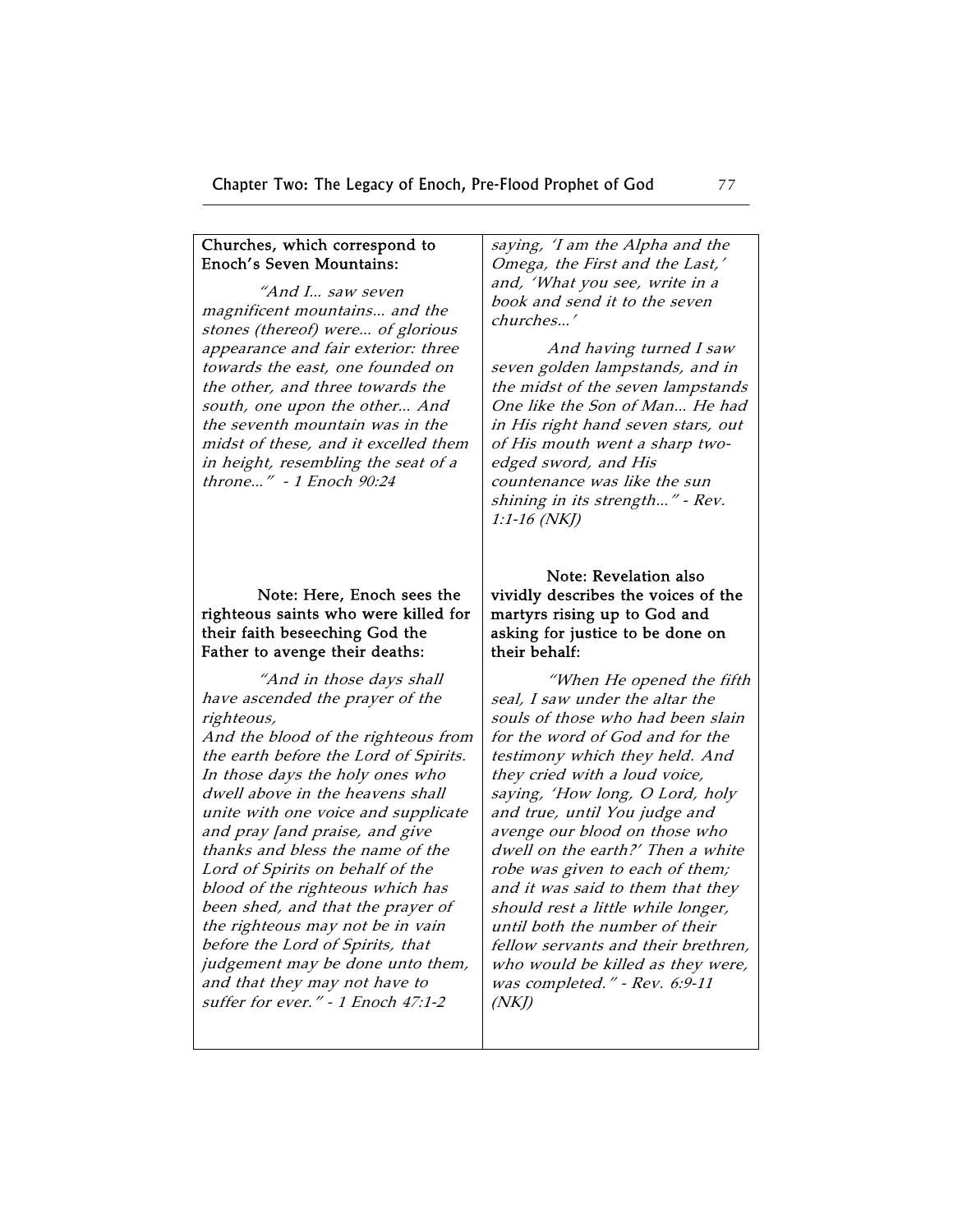## Note: Here, Enoch is shown the judgment of the wicked and their final fate in a fiery abyss (i.e. lake of fire):

"And the judgement was held first over the stars, and they were judged and found guilty, and went to the place of condemnation, and they were cast into an abyss, full of fire and flaming, and full of pillars of fire. And those seventy shepherds were judged and found guilty, and they were cast into that fiery abyss. And I saw at that time how a like abyss was opened in the midst of the earth, full of fire, and they brought those blinded sheep, and they were all judged and found guilty and cast into this fiery abyss, and they burned…" - 1 Enoch 90:25- 27

"In those days I saw the Head of Days when He seated himself upon the throne of His glory,

And the books of the living were opened before Him: And all His host which is in heaven above and His counselors stood before Him…" - 1 Enoch 90:25-27

Note: Here, Enoch is describing the throne of God in the New Jerusalem and the Tree of Life that will perpetually bloom there:

## Note: Revelation's account of the judgment of the wicked and the Last Judgment is described in very similar terms to 1 Enoch:

"Then the beast was captured, and with him the false prophet who worked signs in his presence, by which he deceived those who received the mark of the beast and those who worshiped his image. These two were cast alive into the lake of fire burning with brimstone."

"The devil, who deceived them, was cast into the lake of fire and brimstone where the beast and the false prophet are. And they will be tormented day and night forever and ever. Then I saw a great white throne and Him who sat on it… And I saw the dead, small and great, standing before God, and books were opened. And another book was opened, which is the Book of Life. And the dead were judged according to their works, by the things which were written in the books."

"Then Death and Hades were cast into the lake of fire. This is the second death. And anyone not found written in the Book of Life was cast into the lake of fire." - Rev. 19:20, Rev. 20:10- 12, 14-15

Note: Like 1 Enoch, Revelation also describes the New Jerusalem, God's Throne, and the Tree of Life: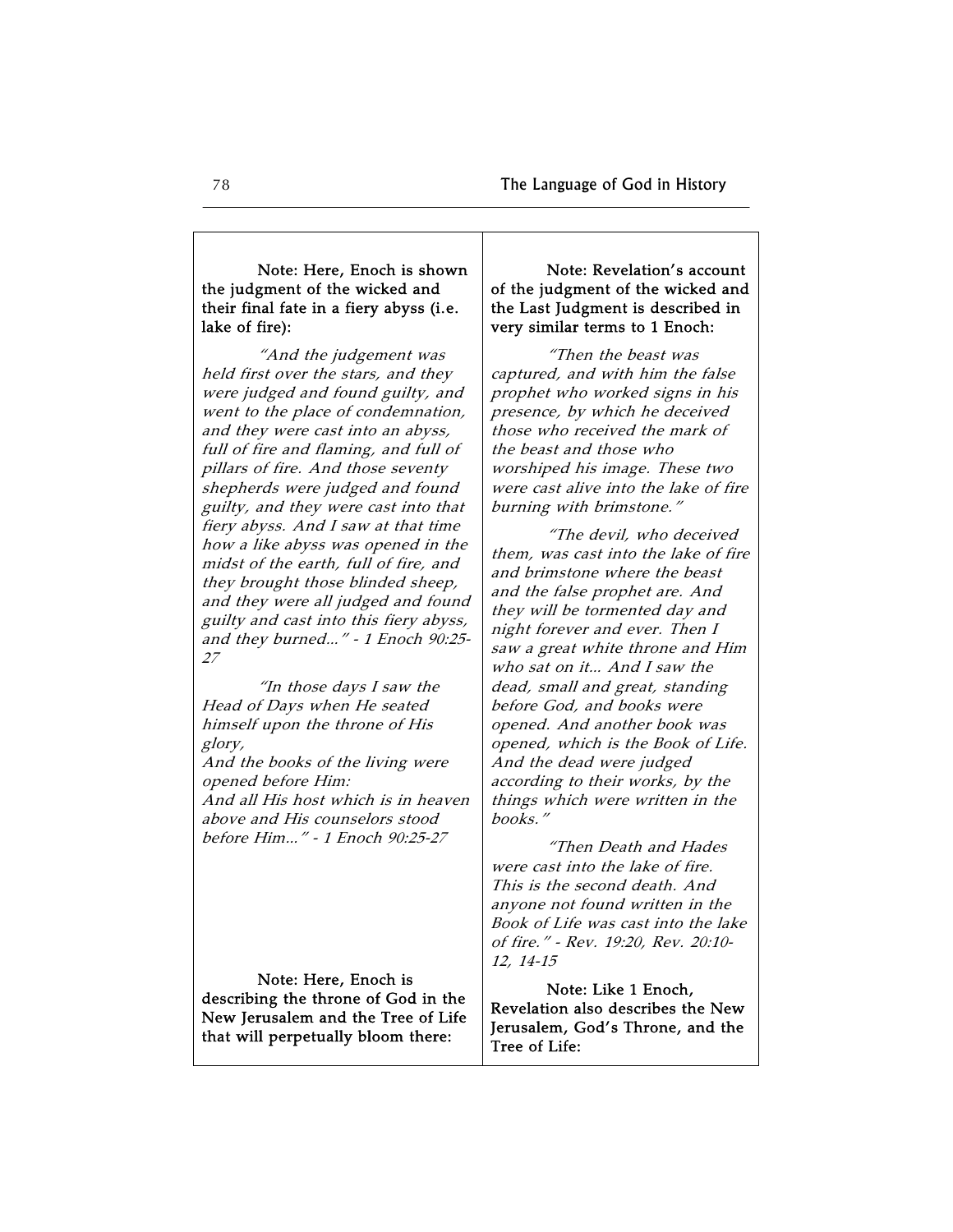| "and fragrant trees                    | Then I, John, saw the holy                                          |
|----------------------------------------|---------------------------------------------------------------------|
| encircled the throne. And amongst      | city, New Jerusalem, coming                                         |
| them was a tree it had a fragrance     | down out of heaven from God,                                        |
| beyond all fragrance, and its leaves   | prepared as a bride adorned for                                     |
| and blooms and wood wither not         | her husband                                                         |
| for ever: and its fruit resembles      | And I heard a loud voice                                            |
| the dates of a palm. Then I said:      | from heaven saying, 'Behold, the                                    |
| 'How beautiful is this tree, and       | tabernacle of God is with men,                                      |
| fragrant, and its blooms very          | and He will dwell with them, and                                    |
| delightful in appearance.' Then        | they shall be His people. God                                       |
| answered Michael (the archangel)       | Himself will be with them and be                                    |
| 'This high mountain which              | their God.'" - Rev. 21:2-3                                          |
| thou hast seen, whose summit is        | "Then one of the seven                                              |
| like the throne of God, is His         | angels talked with me, saying,                                      |
| throne, where the Lord of Glory,       | 'Come, I will show you the bride,                                   |
| the Eternal King, will sit, when He    | the Lamb's wife.' And he carried                                    |
| shall come down to visit the earth     | me away in the Spirit to a great                                    |
| with goodness. And as for this         | and high mountain, and showed                                       |
| fragrant tree no mortal is permitted   | me the great city, the holy                                         |
| to touch it till the great judgement,  | Jerusalem, descending out of                                        |
| when He shall take vengeance on        | heaven from God." - Rev. 21:9-10                                    |
| all and bring (everything) to its      | (NKJ)                                                               |
| consummation for ever. It shall then   | "And he showed me a                                                 |
| be given to the righteous and holy.    |                                                                     |
| Its fruit shall be for food to the     | pure river of water of life, clear as                               |
| elect: it shall be transplanted to the | crystal, proceeding from the                                        |
| holy place, to the temple of the       | throne of God and of the Lamb                                       |
| Lord, the Eternal King.'" - 1 Enoch    | and on either side of the river,                                    |
| 24:2-6, 25:1-6                         | was the tree of life, which bore                                    |
|                                        | twelve fruits The leaves of the                                     |
|                                        | tree were for the healing of the                                    |
|                                        | nations. And there shall be no<br>more curse, but the throne of God |
|                                        |                                                                     |
|                                        | and of the Lamb shall be in it                                      |
|                                        | And they shall reign forever and                                    |
|                                        | ever." - Rev. 22:1-5 (NKJ)                                          |

Curiously, the section of 1 Enoch known as "The Book of Parables," which consists of chapters 37 through 71, has thus far not been found among the Dead Sea Scrolls, and this section contains the most messianic themes found in 1 Enoch. In fact, "The Book of Parables" has been found only in the Ethiopic version of 1 Enoch, which was